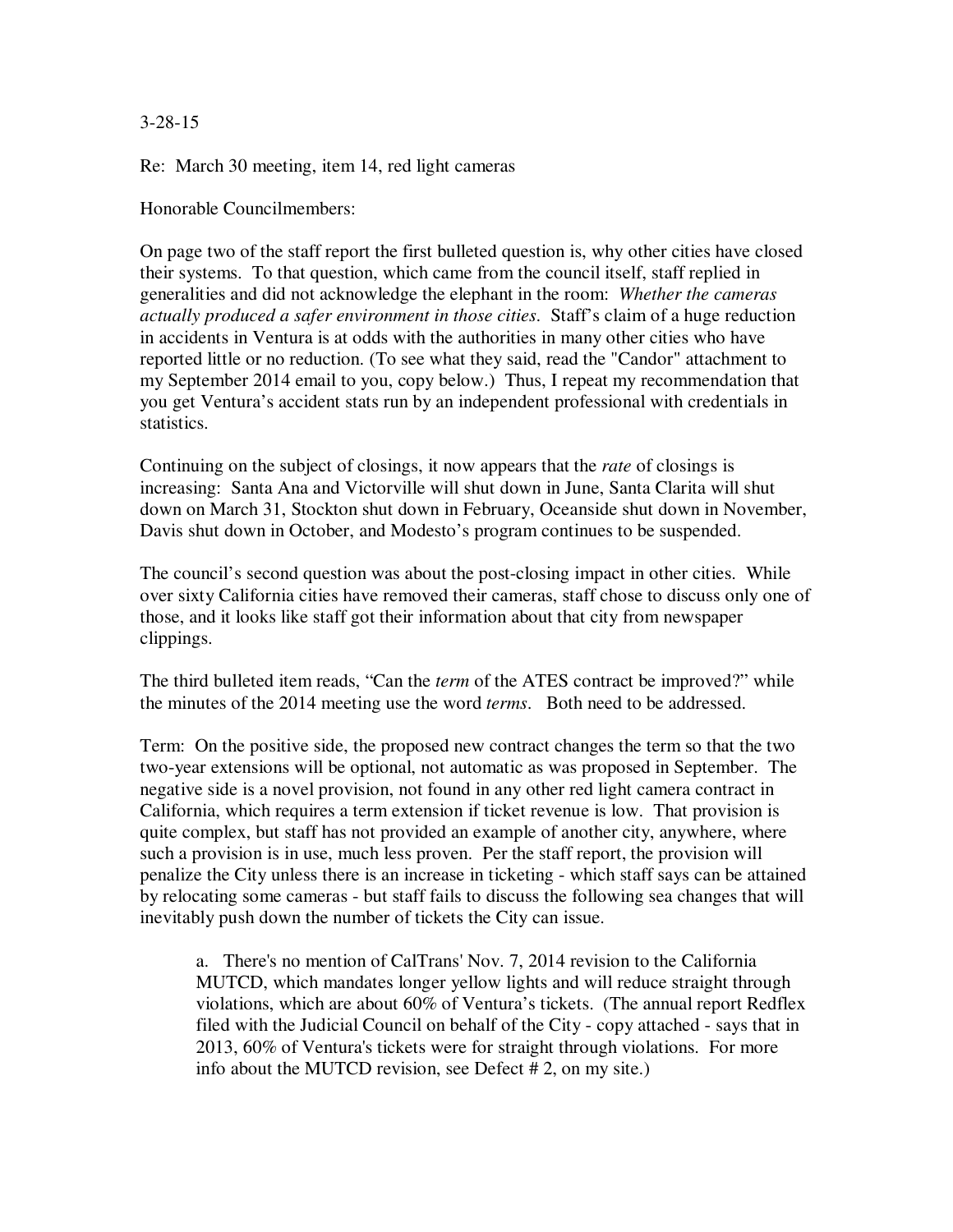b. There is a growing cloud over heavy right turn enforcement. The 2013 annual report says that Ventura issued 621 tickets for right turns. A recent addition to that cloud was a remarkable statement found in a Dec. 26, 2014 Wall Street Journal interview of an industry leader: "Mr. [James] Saunders [then-president of RedFlex, resignation tendered March 23, 2015] suggests jurisdictions refrain from issuing a [rolling right] ticket except when a pedestrian is in the crosswalk." The headline was, "Can the Red-Light Camera Be Saved? - Money-hungry politicians discredit a hopeful safety innovation." (A Jan. 22, 2015 column in the Dallas Morning News confirmed the statement The Journal had attributed to Saunders: "When I asked Redflex spokeswoman Jody Ryan about her boss' comments urging cities to lighten up on rolling reds, she answered, *"It only makes sense that Jim is going to say, 'Look, we need people to be thoughtful about how they are implementing these programs and how they are issuing citations.' It wasn't that shocking."*)

c. Staff's financial forecast also omits any mention of the engineering work the nearby City of Santa Clarita has done over the last year, which has dramatically reduced left turn violations there - and which is repeatable in Ventura where left turns are 27% of all tickets. Details about the changes in Santa Clarita are available at highwayrobbery [dot] net and at thenewspaper [dot] com/news/46/4667 [dot] asp . (As mentioned above, earlier this week Santa Clarita voted to close, effective March 31.)

Terms: Regarding the terms, staff uses the unfortunate fact that some other California cities have done a lousy job of negotiating their monthly rent, together with a mistaken claim that only one city is paying less than the \$2190 proposed in Ventura, in an attempt to explain away the fact that Ventura is not getting a price decrease and will pay substantially more than a number of California cities. For details about what other cities pay, see FAQ # 17 at highwayrobbery [dot] net.

Redflex is sweetening the deal with a free Halo (tm) collision avoidance system which, as far as I can tell, is unproven. I have made a number of public records requests to Marysville, California, which has had a Halo system for several years, and so far they report that they have no information as to how it is working.

Returning to the accident reduction claims, staff's table shows that the (claimed) accident reduction has been flat for several years, at just above 70%. Over the same period, ticketing did not decrease but actually rose and is up a projected 48% since 2010 (per figures on the Ventura Docs page at highwayrobbery [dot] net). The rise in ticketing, occurring while accidents have been flat, suggests that the City is ticketing more and more people each year for technical violations having no relation to safety.

The "technical" ticketing may be driven by the "cost neutral" terms of the contract between the City and Redflex, because under those terms the City came to owe the company \$2.7 million, most of which the company would have to write off were the contract to end or be renegotiated - as appears to be happening now. The prospect of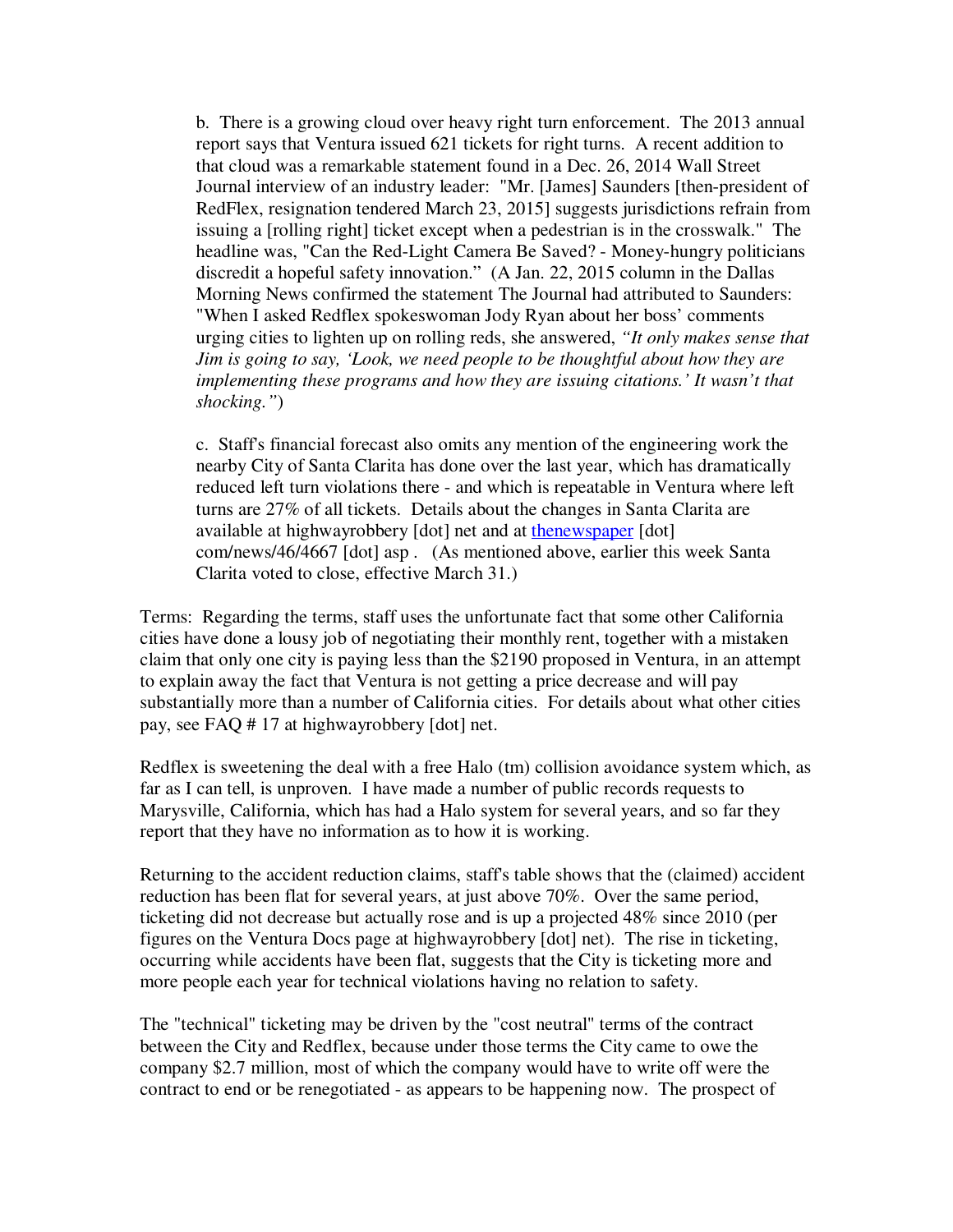losing a million Dollars would give any company a powerful incentive to not wait until the end but get the money now, by encouraging an artificially high level of ticketing. The proposed new contract retains cost neutrality, so leaves that perverse incentive in place.

**Conclusion** 

During the up-to-seven year term 42,000 tickets could be issued in Ventura, bearing \$21 million in fines, so this decision is an important one. It does not have to be made right now. If you want a lower price, a clearly legal contract, better statistics, and more input from the public, please bring this matter back to a later meeting.

Sincerely,

Jim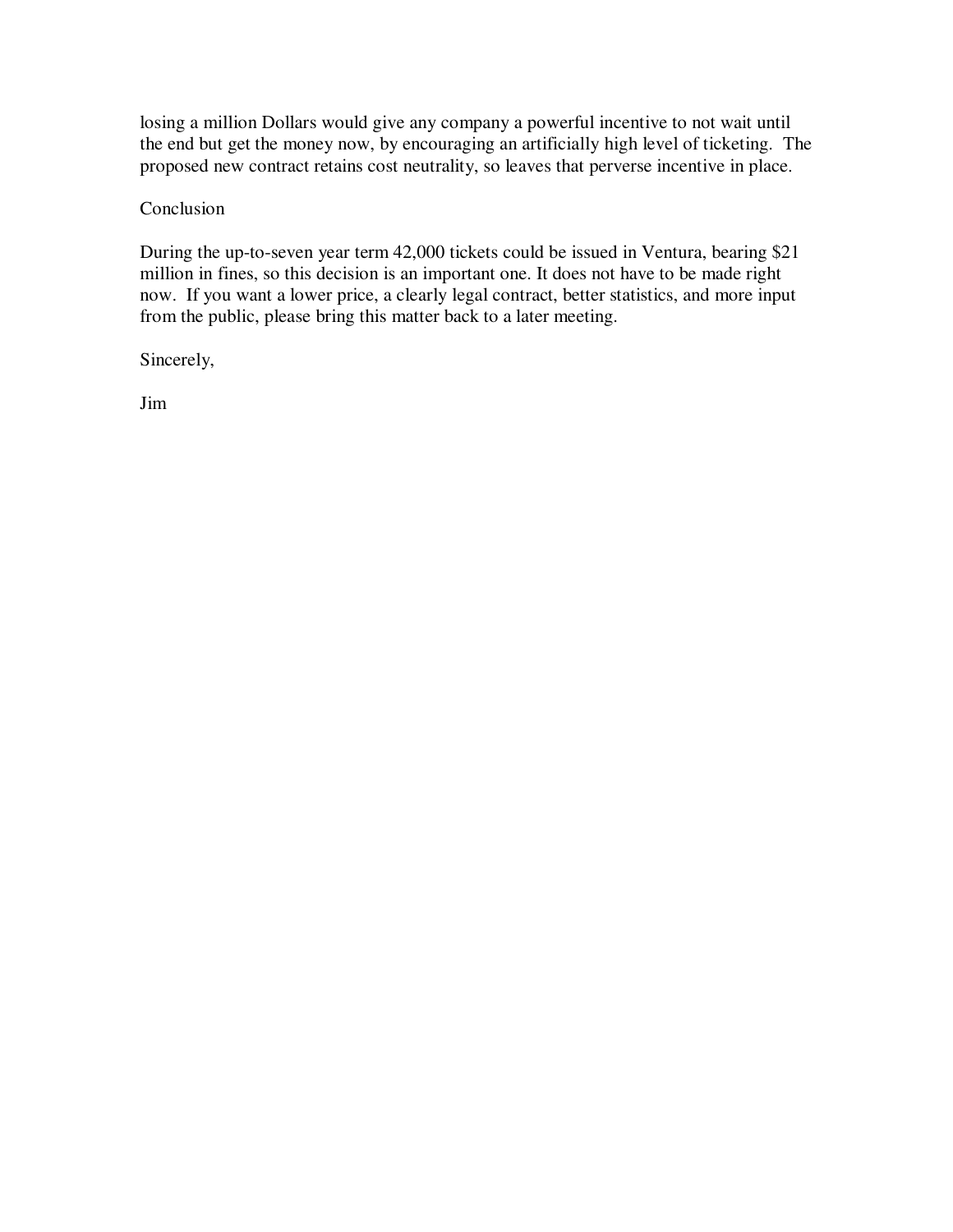### 9-12-14

Re: Red light cameras, Item 16, 9-15-14 meeting of the Ventura City Council

Honorable Mayor and Councilmembers:

First, the rent. The City is being asked to pay \$2190 rent per camera per month while it should pay no more than \$1500, per this table found in the April 2014 contract between Redflex and the City of Elk Grove, California. (The Elk Grove contract is online at the website highwayrobbery.net.)

| Years in service | Fixed price not to exceed /<br>Designated Intersection Approach per<br>month |
|------------------|------------------------------------------------------------------------------|
| $0 - 4.99$       | \$4696.00                                                                    |
| 5.0-6.99         | \$4196.00                                                                    |
| 7.0-9.99         | \$2000.00                                                                    |
| $10.0 +$         | \$1500.00                                                                    |

If Ventura agrees to the \$2190 rent it will pay 46% extra, an overpayment of \$1,043,280 during the term of the contract. To cover that extra rent, Ventura will need to issue an extra 10,432 tickets (assuming that 2/3 of those ticketed pay their tickets and that the City gets \$150 of revenue from each ticket paid). It should also be noted that since Elk Grove has only five cameras, an argument could be made that Ventura, with its economies of scale, is entitled to an even lower price.

If the City obtains a \$1500 or lower rent, it will be better positioned to eliminate the present Cost Neutral clause. Cost Neutrality is problematic because to protect the City, Redflex must take all the risk - all the company will get is whatever fine money comes in from the court. Plus, the company risks never collecting the \$1 million (proposed) balance owed. Thus, Cost Neutrality leaves Redflex with an incentive to do whatever is necessary to increase the fine money, and that sort of incentive is exactly what the author of CVC 21455.5 intended to ban. Clearly the present contract violates that ban. The payment to Redflex needs to be changed to a flat amount which does not go up or down with the revenue coming from the court.

# The Term

The contract calls for automatic extensions of the term, and there is no Termination for Convenience clause allowing the City to cancel mid-term. If the City misses the deadline to terminate the contract, two years are automatically added. In my humble opinion, extensions should never be automatic. At the very least, the vendor should be required to come around every two years, make a quick presentation about the program, and ask for the extension.

### The Stats

On page 3 of the staff report we see the claim of "a 49% reduction of violations," while the table on page 4 shows totals that are instead, fairly level since 2003. Further, if we back out the heavy violations at Mills/Telegraph during 2007 - 2010, it looks like violations are way up now (when 2012  $& 2013$  are compared to 2010  $& 2011$ ). That increase in violations suggests either manipulation of the system consistent with Redflex' incentive, discussed above, to increase ticketing - or that continuation of the program has not made - and will not make further improvement to the safety of City intersections.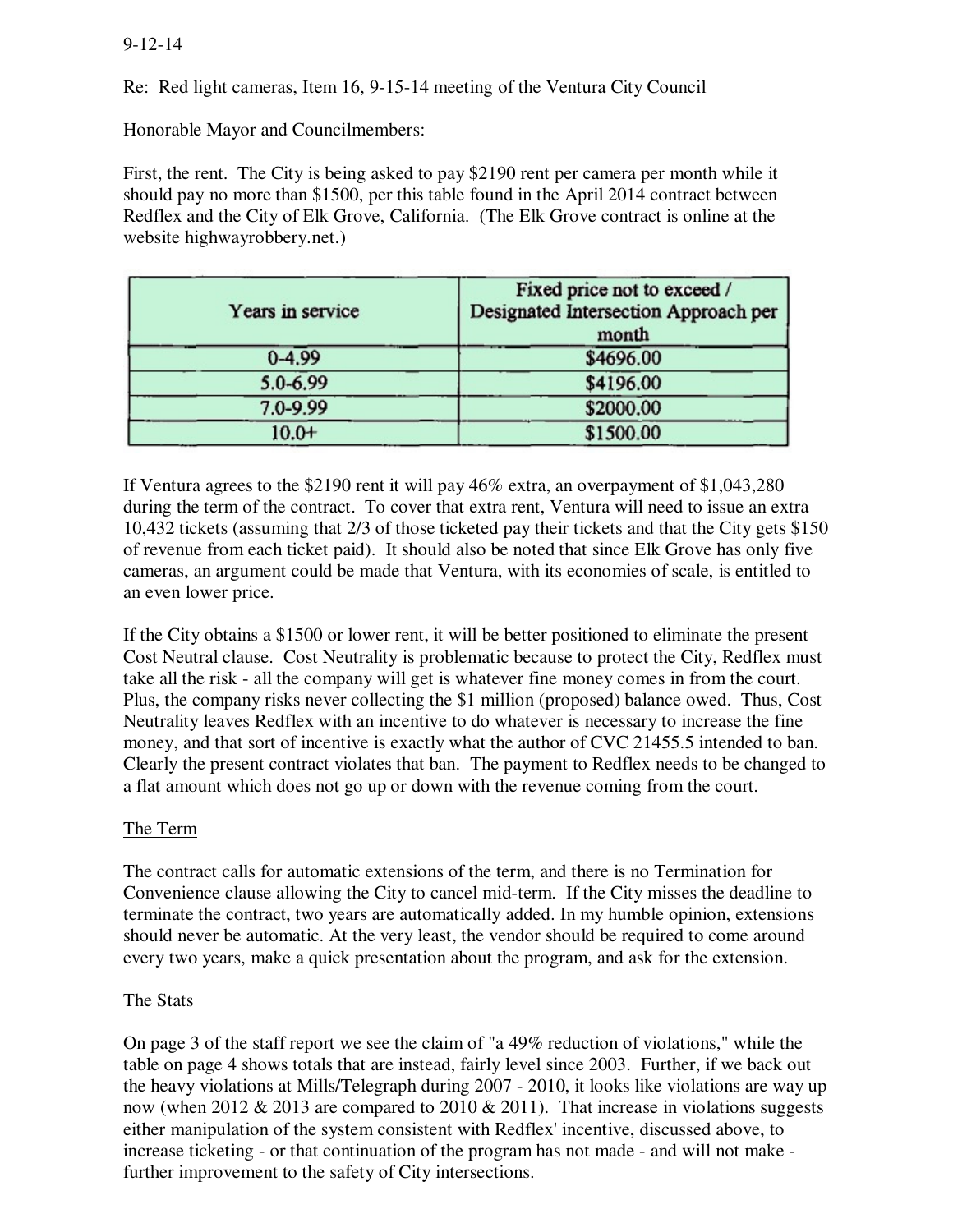Also on page 3, continuing onto page 4, there is a table of collisions. Was the sudden decrease in 2007 - which accounts for half of the overall decrease - due to a change in the city's policy about taking accident reports? Why didn't staff show the number of injury collisions over the years, or camera-by-camera? If staff does provide a table of injury accidents, it will be important to consider that over the last ten years, injury accidents are down 20% statewide even though the state's population is up.

It's also important to mention that people who have professional training in statistics are very critical of the type of reporting we see in this staff report. One peer reviewed journal article (copy attached) said:

"A common error among inexperienced researchers is to make simple before and after comparisons." "This reveals the complexity of conducting public health research because an outcome can be incorrectly attributed to an intervention if variables necessary to explain the outcome are excluded."

### Not Covered in the Report

A. Please ask staff, or Redflex, to report to you about the percentage of tickets going to visitors to town. Most likely, you will learn that the huge majority of the tickets are going to visitors. (In the nine cities discussed in FAQ # 22 on highwayrobbery.net, visitors got between 69% and 98.5% of the tickets.)

That's important because operating cameras in an area with high turnover can never stop the running; there's always fresh meat, um, new visitors, making mistakes, being distracted or lost (unless you keep them out of the City by installing a dome, like the one they have in Chester's Mill, Maine). A visitor won't know that there's a camera up ahead, so the presence of a camera won't, by itself, keep him from running the light and endangering the other people - mostly local residents - who frequent the same intersection.

If a city genuinely wants to minimize running, and accidents, it will do these things to make the problematic intersection stand out, look more important.

1. Put up more visible signal lights (larger diameter, with bigger backboards, with more of them placed on the "near" side of the wider intersections).

- 2. Paint "signal ahead" on the pavement.
- 3. Install lighted overhead street signs for the cross street (also placed on the "near" side), and larger bulbs in the streetlights at the intersection.

Then there is the issue of what to do about right turns. The annual report Redflex filed with the Judicial Council on behalf of the City (copy attached) says that in 2013, Ventura issued 621 tickets for right turns. I submit that if the number and severity of accidents caused by right turns is high and has not declined despite years of photo enforcement, the City should study its records to determine when during the red phase most of those accidents occur and then install "blank out" signs programmed to light up and prohibit right turns during the high risk period.

B. Please ask staff, or Redflex, to report to you the average age of those ticketed, broken down by camera location. Age is of interest because those intersections where the age of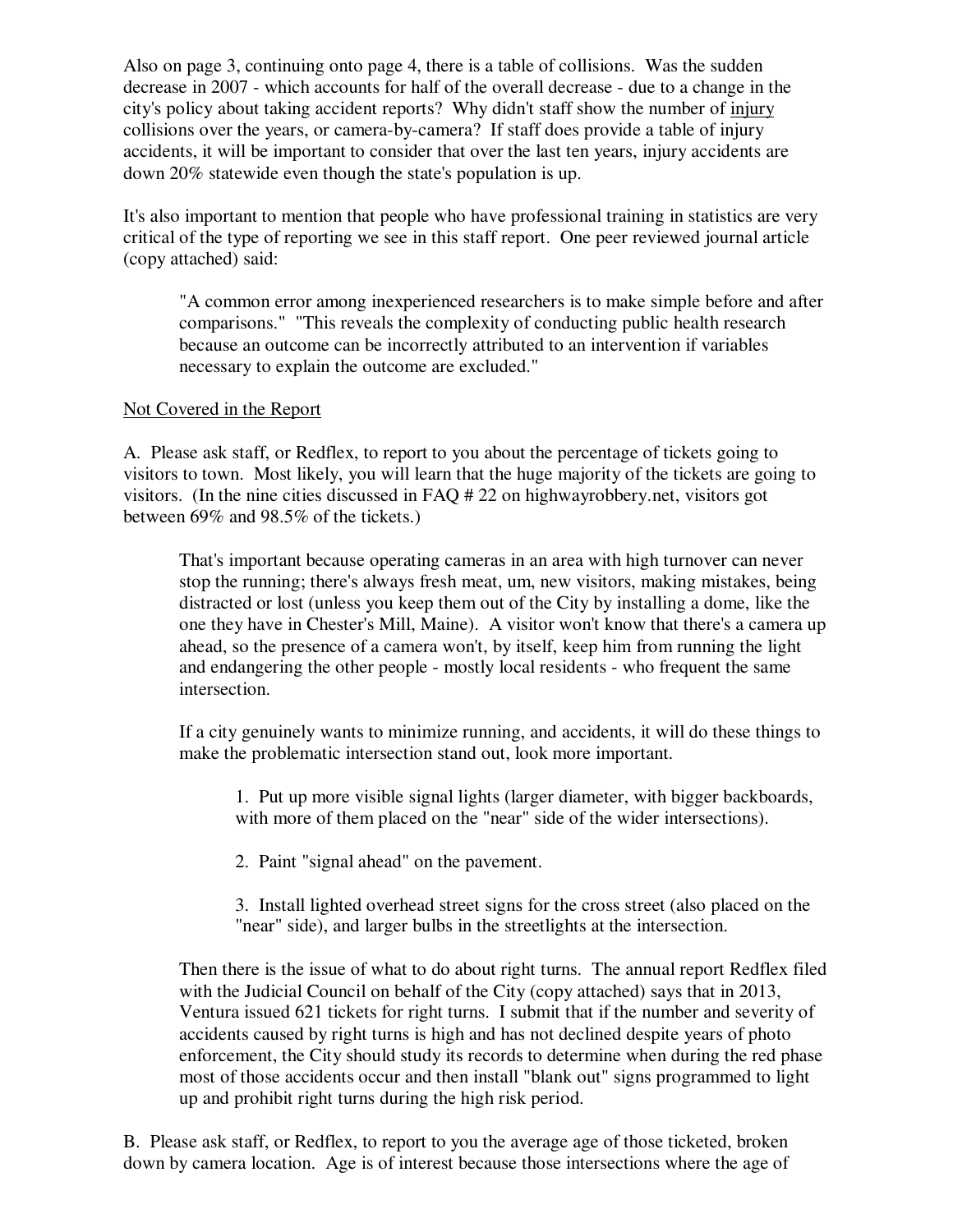violators is found to be significantly higher probably need to be made more navigable for older drivers. Sometimes it can be as simple as lengthening the yellow light.

C. The last three pages of the staff report are a letter in which Redflex discussed the actions the company has taken since it was alleged that the company spent \$2 million to bribe an official in Chicago. But those allegations have long been common knowledge. What is not common knowledge, and in my opinion worse than what may have happened in Chicago, is the extent to which California officials, government employees and their associates have immunized themselves and their families from receiving photo enforcement and toll tickets by exploiting the CVC 1808.4 confidential registration address program. As of 2011 1.5 million private vehicles in California - about 5% of all registrations - had the confidential registrations. I would like to suggest that you ask staff how many City employees have the confidential registrations, and also ask the staff of the red light camera program to provide regular reports detailing their handling of the red light camera violations made by those enjoying confidential registrations.

## **Conclusion**

The staff report claims that accidents are way down - over the same period that running has evidently been rising. With all due respect to staff, may I suggest that the accident statistics be re-run by an independent professional with credentials in the field of statistics? A professional statistician's report will compare the camera-enforced intersections to "control" intersections, and will tell you which changes are statistically significant, and which are not.

Riverside shut down their camera system last week. Last month South San Francisco shut theirs down. In June Laguna Woods shut theirs down. In May, Oakland and Walnut shut theirs down. In April Highland shut theirs down. In March Santa Ana voted to shut theirs down. In January Inglewood shut theirs down.In 2013 Belmont, El Cajon, Escondido, Hayward, Murrieta, Poway, Redwood City, San Diego, San Rafael and South Gate voted to shut theirs down. The authorities in those and other towns have said that the cameras made no significant difference. Their statements are attached below, for your review.

During the up-to-seven year term 42,000 tickets could be issued in Ventura, bearing \$21 million in fines, so this decision is an important one. It does not have to be made right now. If you want a lower price, a clearly legal contract, better statistics, and more input from the public, please bring this matter back to a later meeting.

Sincerely,

Jim

Attachments:

Statements by authorities in other towns, from highwayrobbery.net

Annual report filed with Judicial Council (required by CVC 21455.5(i))

USF Study, page 4 (full study available at http://hsc.usf.edu/NR/rdonlyres/2511FA2D-6BC2-4091-9FD5-DBF711F420AA/0/2011pp00109FPHROrbanetal.pdf )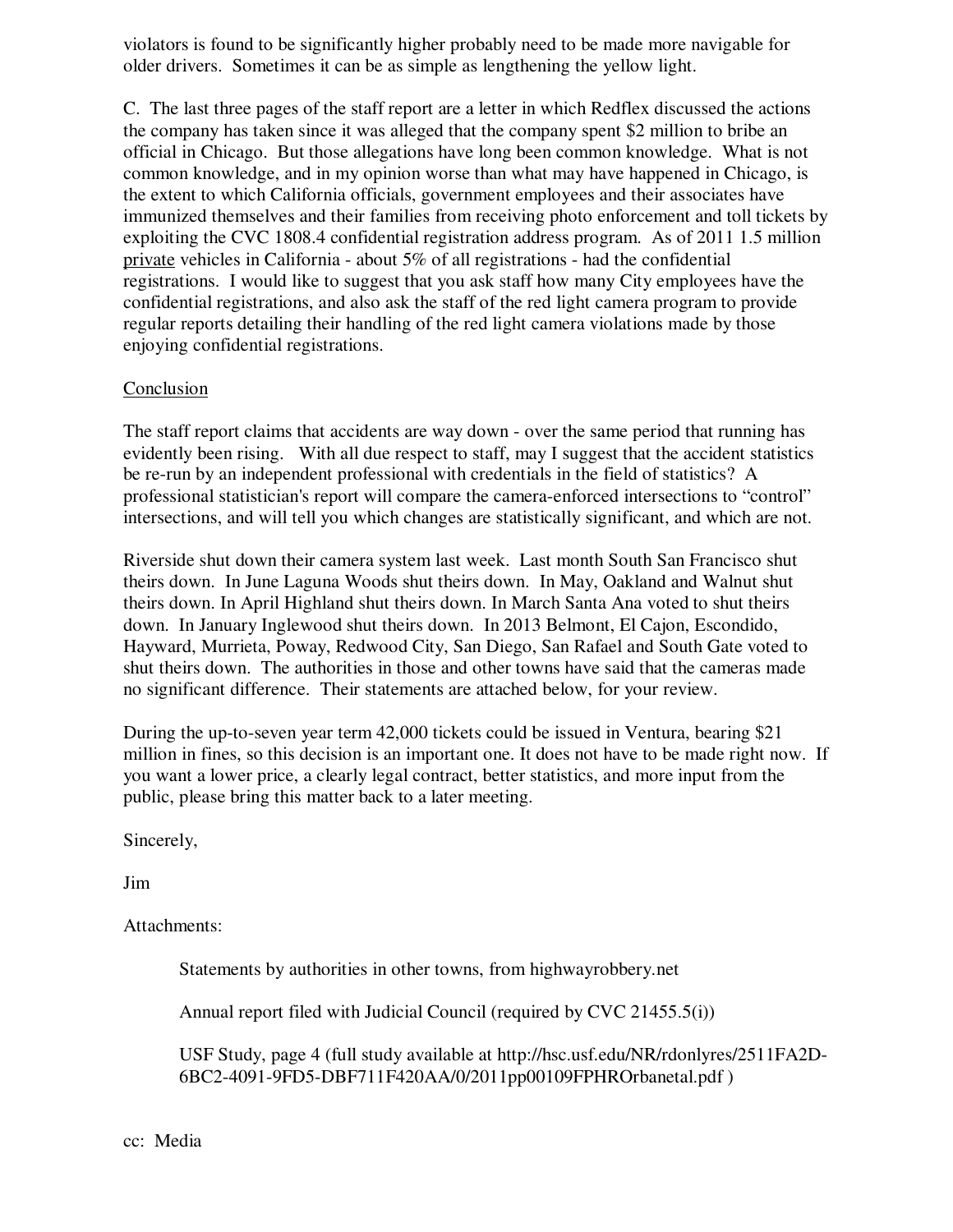# **Attachment**

# **CANDOR BY OFFICIALS**

City of Laguna Woods, California (cameras installed in 2005, closed June 2014): "Staff studied incidents over a 10-year period of time and found that the number of collisions related to signal violations at the two photo enforced intersections fluctuated slightly, but did not change in any significant manner after initiation of the red light photo enforcement program." City Manager Christopher Macon in staff report prepared for 5-28-14 council item. http://www.highwayrobbery.net/TrcDocsLagunaWoodsContr2014MayStaffRep.pdf

City of Walnut, California (cameras installed in 2007, removed in 2014): "The statistical review of the RedFlex camera program did not reflect a reduction of traffic accidents, nor could the data support the cameras made the intersections safer." Mayor Tony Cartagena in 5-19-14 San Gabriel Valley Tribune article http://www.sgvtribune.com/generalnews/20140519/walnut-city-council-votes-to-end-red-light-camera-program

City of Riverside, California (cameras installed in 2006, closed Sept. 2014): "Upon review CalTrans has determined that the accident rates do not warrant the camera systems at any of the five CalTrans locations and has requested their removal." Riverside Director of Public Works/City Engineer Thomas J. Boyd, in report prepared for Public Safety Committee meeting of 6-18-12, page 2-3.

Source: http://www.highwayrobbery.net/TrcDocsRivers2012JuneStaffRepCloseProg.pdf

More from Riverside: "It's impossible to attribute causality to one thing. I don't know whether and to what degree the red light cameras have contributed to a reduction in traffic crashes." Chief of Police Sergio Diaz.

Source: 7-14-12 Press Enterprise article http://blog.pe.com/2012/07/14/police-chief-on-redlight-cameras-data-not-conclusive/

More from Riverside: "I have spoken publicly against the program several times in the past, once before the public safety committee and twice before the entire council. Each time, I expressed my dislike of the general concept of the program, the unethical tactics used to collect fees, inconclusive data regarding their effectiveness and the realization of corporate profits at the expense of our citizens. My position on these matters has not changed." Retired 28-year Riverside fire captain, in letter submitted for the Oct. 2, 2012 city council meeting. Source:

http://www.highwayrobbery.net/TrcDocsRiversideContractOpinionByRetdFireCapt.pdf

City of Emeryville, California (cameras installed in 2004, removed in 2012): "Staff also analyzed the number of accidents for the same seven year period and found that the red light cameras did not significantly impact the number of accidents." "Finance has estimated that elimination of the program would result in a \$200,000 per year savings to the City." Chief of Police Kenneth James, in reports submitted for 5-15-12 city council meeting. Source: http://web01.emeryville.org/sirepub/pubmtgframe.aspx?meetid=87&doctype=agenda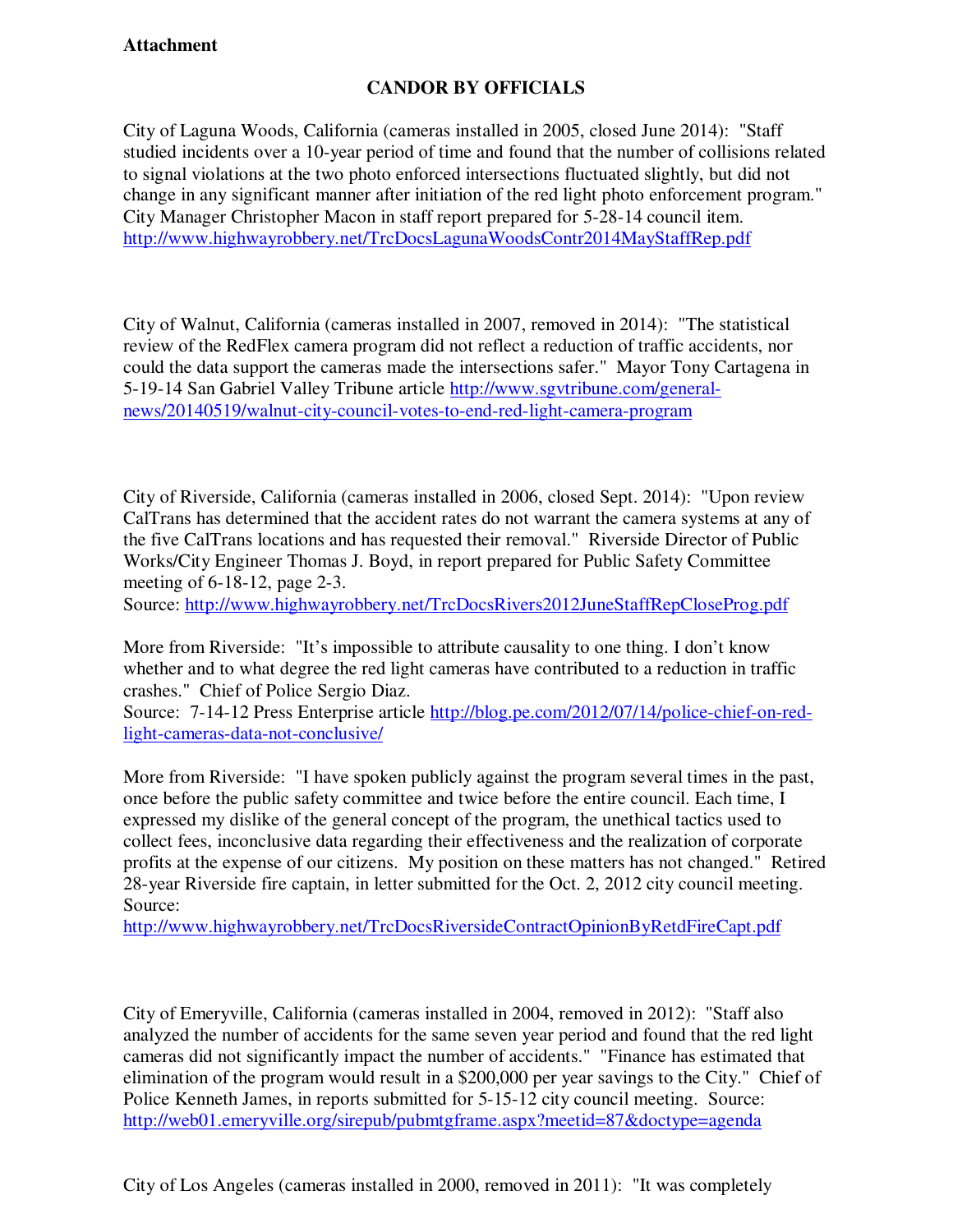wrong." "It was strictly designed to bring in revenue and didn't do anything for public safety." Councilmember Dennis Zine, who prior to his twelve years (termed out) on the council served 28 years with the LAPD, 18 years of which was on motors. Source: Los Angeles Daily News, 3-27-12, http://www.dailynews.com/general-news/20120328/red-lightscofflaws-will-catch-a-break

City of San Bernardino, California (cameras installed in 2005, removed in 2012): "It was the consensus of the Council that the City has lost business because of the red light cameras and they're not making the City any safer." Minutes, 1-24-11 city council meeting. http://www.highwayrobbery.net/TrcDocsSanBernContr2011JanMins.pdf

City of El Monte, California (cameras installed in 2003, removed in 2008): "A comparison of traffic collisions at Redflex monitored intersections vs. non-Redflex monitored intersections revealed that there is no statistical difference in the number of traffic collisions because of Redflex monitoring." Chief of Police Ken Weldon, in memo presented at 10-21-08 council meeting.

http://www.highwayrobbery.net/TrcDocsElMonteContrTerminateWeldonMemo.pdf

More from El Monte: "We're spending a lot of staff time on this just to gain \$2000 a month." "It doesn't reduce accidents -- that's what our studies and results have come back." City Manager James W. Mussenden. Source: Granicus video of council meeting of 10-21-08, at 1:28:40, available on City's website at http://www.ci.elmonte.ca.us/IWantto/View/VideosonDemand.aspx

City of Upland, California (cameras installed in 2003, removed in 2009): "The system appears to have little influence on the number of red light related collisions at monitored intersections. At times, rear end collisions have actually increased." Chief Steve Adams, in memo presented at 3-9-09 council meeting.

Source: http://www.highwayrobbery.net/TrcDocsUplandStaffReport2009Mar9.pdf

City of Whittier, California (cameras installed in 2004, removed in 2010): "Initially, the redlight program did change behaviors because it did lessen the number of red-light violations but over the long term it didn't appear to lessen the number of injury accidents." Assistant City Manager Nancy Mendez.

Source: 12-6-10 Whittier Daily News

http://www.highwayrobbery.net/TrcDocsWhittierArticleProgTerminated.pdf

City of Loma Linda, California (cameras installed in 2006, removed in 2010): "I believe these red light cameras are ways for city governments to legally extort money from their citizens." "The month after we lengthened the yellow light by one second, the number of violations that we have seen dropped by 90 percent." Mayor Rhodes Rigsby, M.D. Source: KABC - TV, 12-3-10,

http://abclocal.go.com/kabc/story?section=news/local/inland\_empire&id=7824510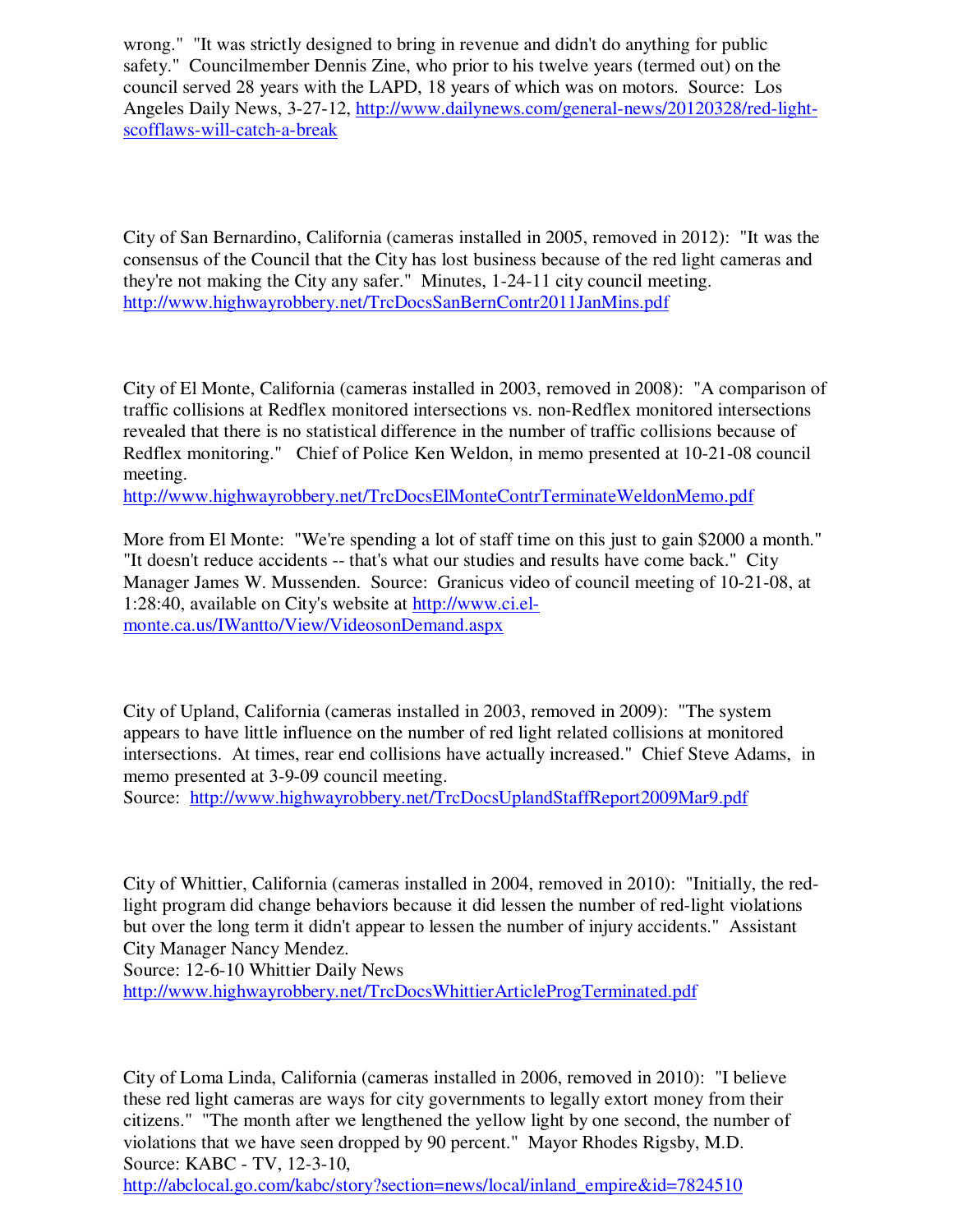City of Gardena, California (cameras installed in 2005, removed in 2011): "Our research in Gardena has revealed there is no significant traffic safety impact as a result of the use of the red light cameras. At almost every intersection where we have cameras, collisions have remained the same, decreased very slightly, or increased depending on the intersection you examine. When combining the statistics of all the intersections, the overall consensus is that there is not a noticeable safety enhancement to the public." Chief of Police Edward Medrano, in memo presented at 2-9-10 council meeting. Source:

http://www.highwayrobbery.net/TrcDocsGardenaContr2010staffRepFull.pdf

City of Bell Gardens, California (cameras installed in 2009, removed in 2012): "To date, 95% of the funds collected from verifiable violations have been paid to RedFlex Traffic Systems for operating the cameras. The remaining 5% of funds collected have been utilized to partially offset costs of personnel to manage the system. The red light camera program has contributed to a moderate decrease in the overall number of accidents; however, no change in the overall number of injury accidents. Furthermore, the police department has recognized unanticipated personnel costs to manage the program. Based on this analysis, the red light camera program is not significant enough of a community safety benefit to justify the continuation of the program beyond the existing three (3) year agreement term that expires on March 29, 2012." Staff report presented at 9-26-11 council meeting. http://www.highwayrobbery.net/TrcDocsBellGdnsContr2011staffRep.pdf

City of Hayward, California (cameras installed in 2008, removed in 2013): "In response to Council Member Zermeño's question for reasons why cities chose to drop out of the Red Light Camera program... City Manager David commented that another reason was the lack of strong evidence in the industry that red light cameras were effective in reducing collisions." Minutes, 10-11-11 council meeting.

http://www.highwayrobbery.net/TrcDocsHaywardStaffRep2011Oct11mins.pdf

More from Hayward: "There is no concrete data that supports the fact that red light cameras are supposed to reduce collisions." "That's not been our experience here in Hayward. We've had much better results with a redeployment of our motor officers. I think that having that personal contact with our community members makes a lasting impression. It's an opportunity for us to change behavior when it's wrong versus getting a ticket in the mail 2-4 weeks down the road." Hayward Police Chief Diane Urban, during 3-6-13 city council meeting. http://sanfrancisco.cbslocal.com/2013/03/06/hayward-to-get-rid-of-red-lightcameras/

City of Hawthorne, California (cameras installed in 2004, still operating as of 2014): "The hope is that driving behavior is corrected, not just through that intersection but through the rest of the time you're driving here." "You need to study accidents overall. Some of the data that you don't have is accidents for their entirety in our city. You know what, you're right, they're not going down. I wish they were." Hawthorne Police Captain Keith Kauffman, during 3-13-12 city council meeting.

http://highwayrobbery.net/redlightcamsdocsHawthMain.html#Council2012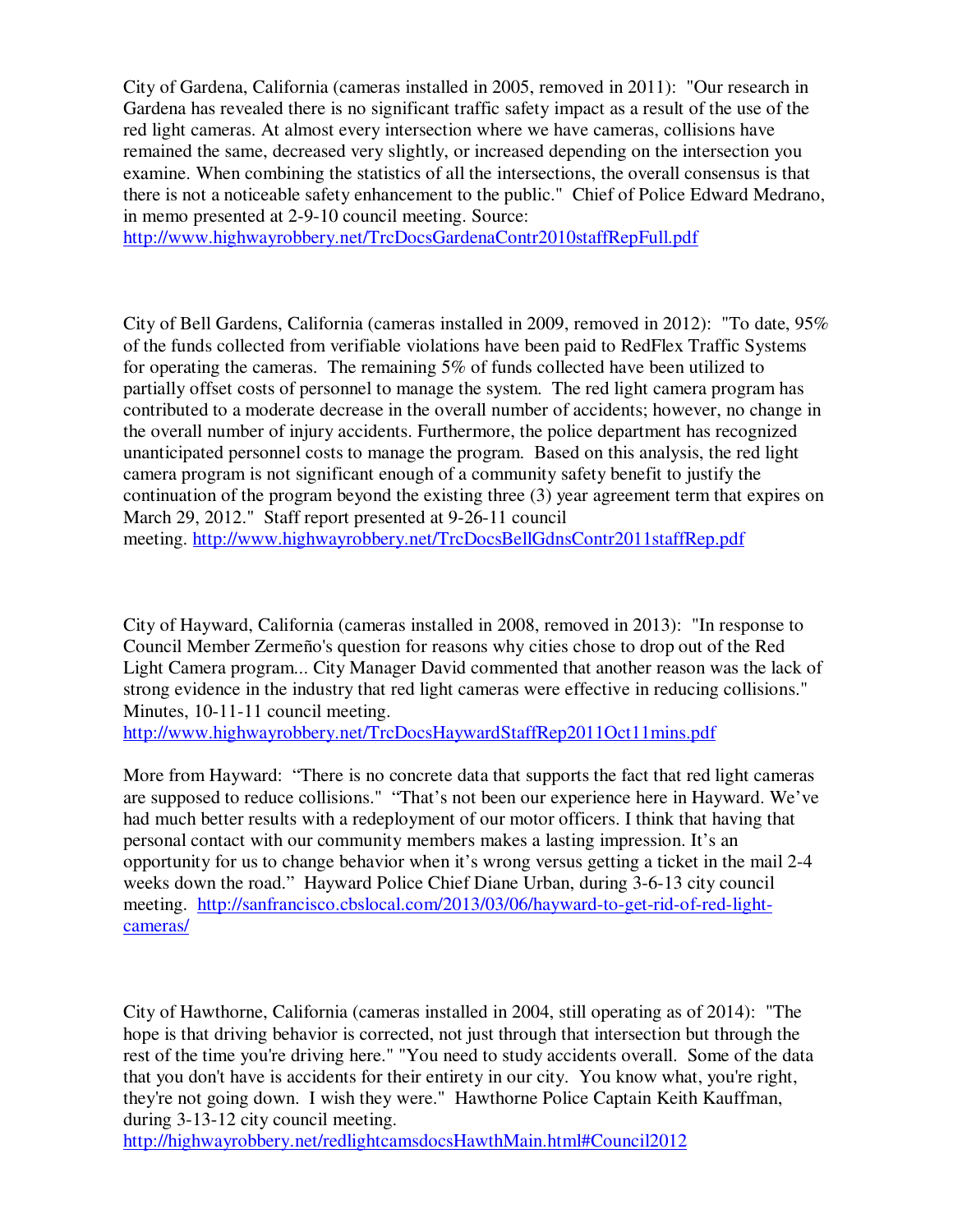City of Escondido, California (cameras installed in 2004, removed in 2013): "Staff's analysis is, the data on accident rates is inconclusive." "We didn't find any change between photo enforced intersections and citywide. You're just as likely to be injured at a photo enforced intersection as you are citywide. So we didn't find anything to demonstrate that severity had been reduced." "Photo enforcement has the highest cost of all the countermeasures." Escondido Assistant Director of Public Works Julie Procopio. Source: Video of council meeting of 8-21-13, at 1:26:50, available on City's official archive site, at http://escondido2.12milesout.com/

| <b>Effectiveness of Other Counter</b><br><b>Measures</b>       |                                                  |                                                 |
|----------------------------------------------------------------|--------------------------------------------------|-------------------------------------------------|
| <b>Counter Measure</b>                                         | Crash<br><b>Reduction</b><br>Factor <sup>*</sup> | <b>Cost per</b><br><b>Intersection</b><br>/Year |
| <b>Left Turn Protected Phasing</b>                             | 27%                                              | \$5,000                                         |
| <b>Retroreflective Backplates</b>                              | 13%                                              | \$2,000                                         |
| <b>Countdown Pedestrian Heads</b>                              | 20%                                              | \$4,800                                         |
| <b>Improve Signal Coordination</b>                             | $27%$ **                                         | \$2,400                                         |
| <b>Automated Enforcement (RLPE)</b>                            | 12%                                              | \$89,800                                        |
| <b>FHWA study estimates</b><br><b>Right Angle Crashes Only</b> |                                                  |                                                 |

Slide shown by staff at 8-21-13 Escondido council meeting

More from Escondido: "Some of the best footage of really drastic collisions comes from red light cameras." "The cameras are there, the collisions still happen." Councilwoman Olga Diaz. Source: Video of council meeting of 8-21-13, at 1:30:00.

City of South Gate, California (cameras installed in 2003, removed in 2013): "The most disappointing thing from staff's perspective is the lack of change in behavior at the intersections." "If you look at the statistics that were provided by RedFlex, you didn't see a dramatic impact in the behavior over the years. In fact, a limited correlation between the implementation of RedFlex and the change in behavior. That's disappointing in the deployment, not just in this city, but everywhere."City Manager Michael Flad at council meeting of 9-10-13. Source: audio clip audio of full item

City of Moreno Valley, California (cameras installed in 2008, removed in 2009, City of Riverside camera on shared border removed in 2012 at Moreno Valley's request): "We took the heat without having any control over it." "I'm happy to see all those red light cameras go. …The few people that like them just haven't looked at the reality of what it does. It takes away the discretion of a police officer." Moreno Valley Mayor Richard Stewart. Source: Riverside Press Enterprise article 8-6-12 http://www.pe.com/local-news/riversidecounty/riverside/riverside-headlines-index/20120806-moreno-valley-red-light-camera-to-beshut-off.ece

The San Mateo County (California) Superior Court (beginning in 2005 nine cities in the County installed cameras and four still were operating cameras as of Sept. 2014): "Are we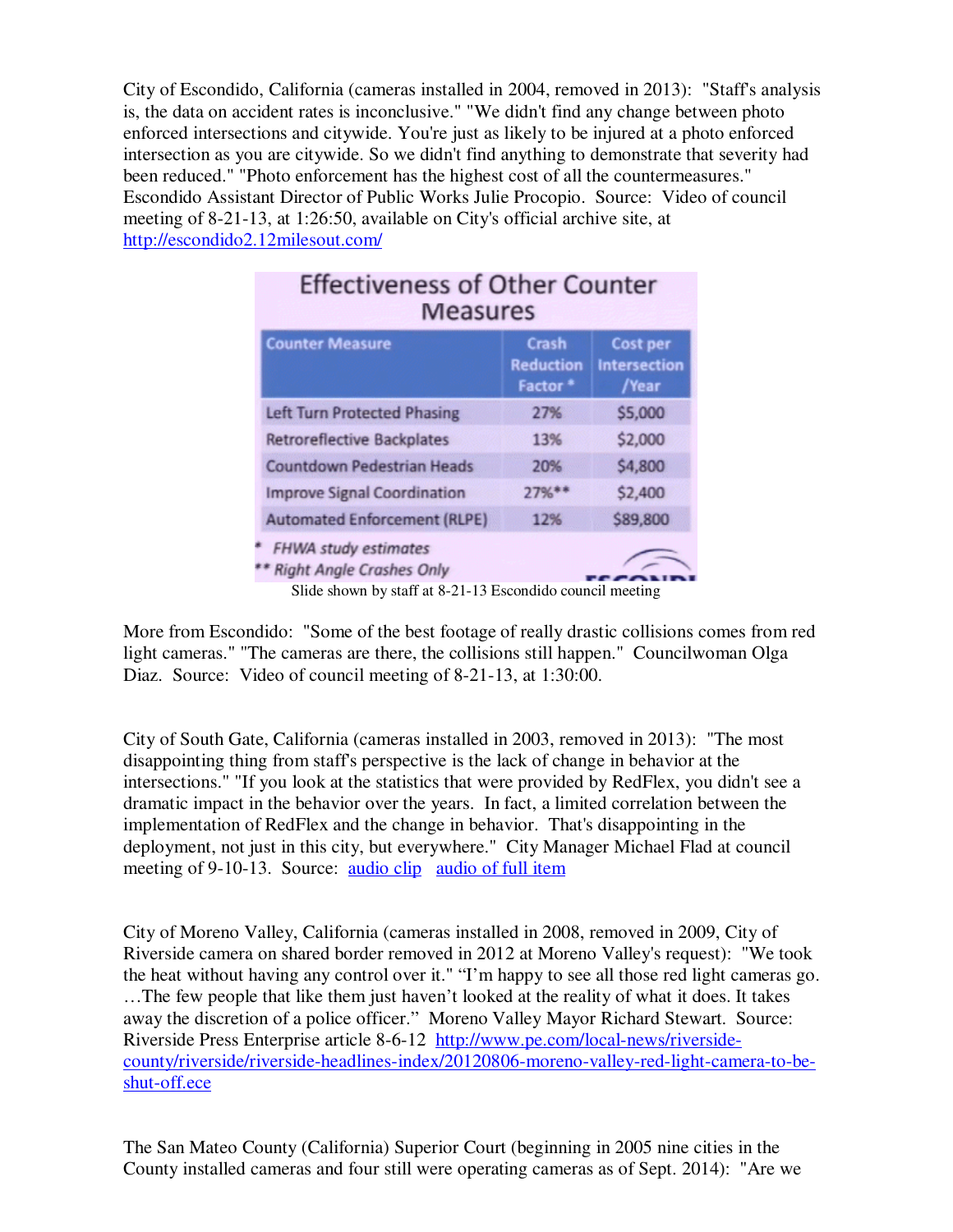doing right by the public?" "It's questionable whether the trade-offs are appropriate." "There's a balance there, and I don't think we have found it." CEO John Fitton, San Mateo Superior Court, on 11-13-09.

Source:

http://www.highwayrobbery.net/TrcDocsSanMateoCountyArticles2009Nov13CourtExecAngr y.txt

More from the San Mateo Superior Court: "I would advise cities who are contemplating installing red light cameras to move cautiously. I know these systems generate revenue for cities, but safety-wise there are questions about whether the red light cameras reduce accidents." CEO John Fitton, on 2-16-10.

Source: KGO-TV,

http://www.abclocal.go.com/kgo/story?section=news/local/peninsula&id=7280823

From the San Mateo County Grand Jury: "Based on the data provided by the cities, there was no overall trend indicating a noticeable change in accident rates before and after installation of red light cameras." "Recently, the City of San Carlos extended the yellow light time to comply with state standards and found that the number of citations fell dramatically." "As a result the revenue from red light citations could no longer cover the associated costs." Source: 2010 Grand Jury Report

http://www.highwayrobbery.net/TrcDocsSanMateoGrandJuryFinalRep.pdf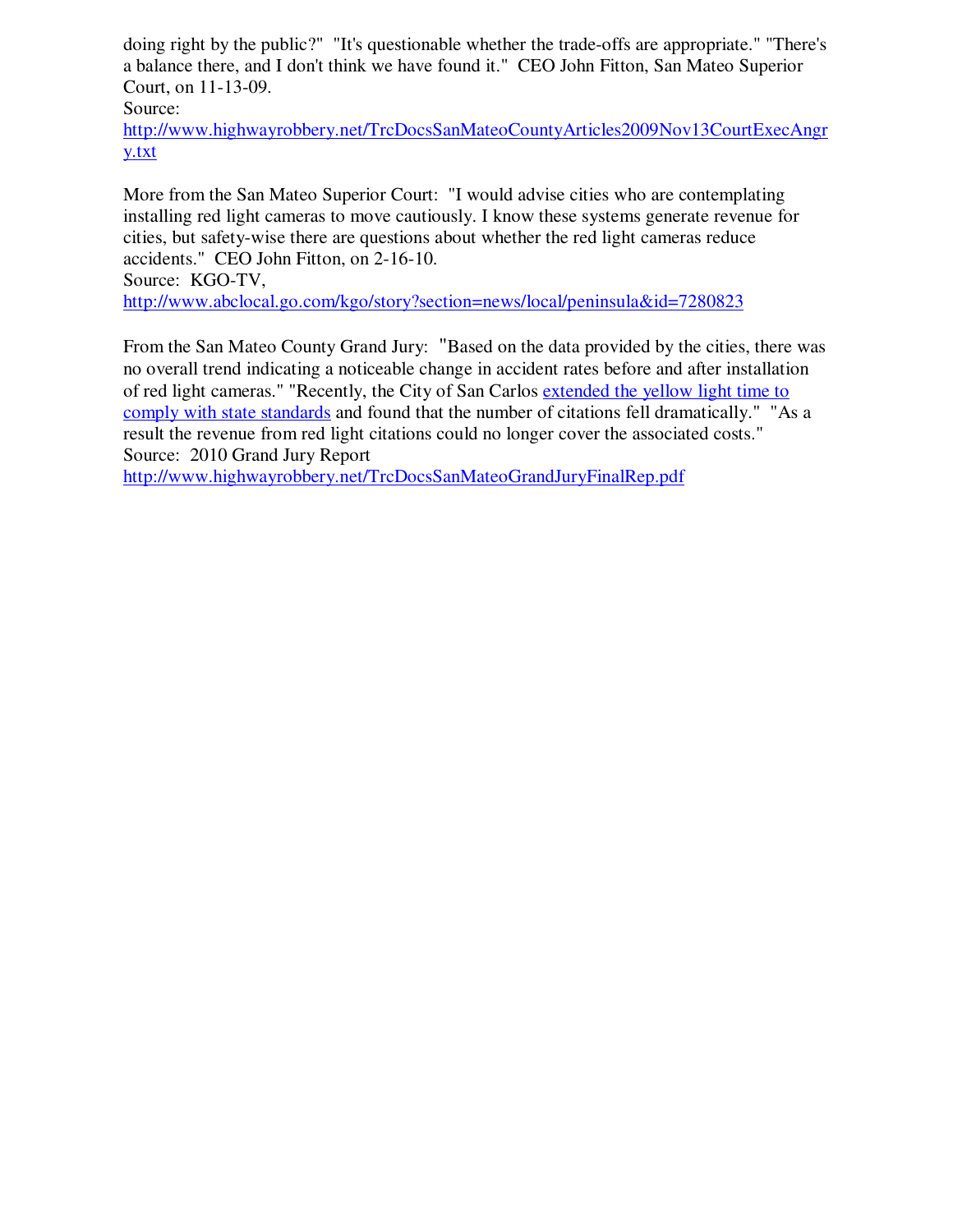

MAKING A SAFER WORLD.

Tuesday, August 12, 2014

Administrative Offices of the Courts Attn: Traffic Signal Automated Enforcement Photographic Records 455 Golden Gate Avenue San Francisco, CA 94102-3688

RE: Redflex Traffic Systems Inc. filing of V C Section 21455.5 Traffic Signal Automated **Enforcement Photographic Records** 

To whom it may concern,

Enclosed please find the annual reports required under V C Section 21455.5 Traffic Signal Automated Enforcement Photographic Records for 2013. Should anyone at the Administrative Offices of the Courts have any questions please contact Redflex Traffic Systems directly at:

Redflex Traffic Systems Inc.  $23751$  N.  $23^{rd}$  Ave. Suite 150 Phoenix, AZ 85085 Phone: 623-207-2000

Enclosed: 2013 V C Section 21455.5 Traffic Signal Automated Enforcement Photographic Records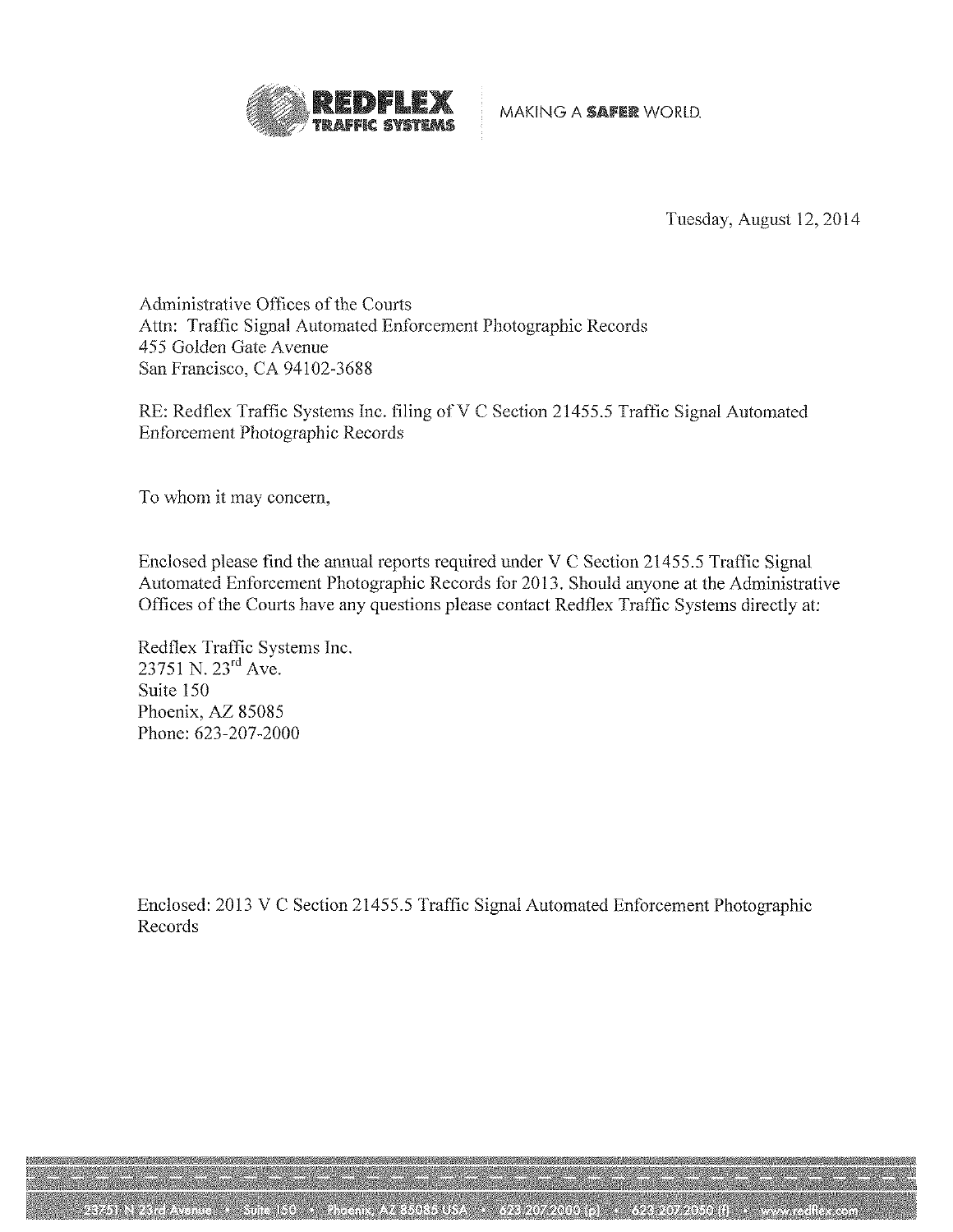

MAKING A SAFER WORLD.

To remain in compliance with California Vehicle Code 21455.5 (i) Redflex Traffic System and our contracted Government Agency has produced this report for the Judicial Counsel for the calendar year 2013:

**Government Agency:** 

**Ventura Police Department** 

The number of alleged violations in 2013 captured by the systems they operate:

5,347

The number of citations issued in 2013 by a law enforcement agency based on information collected from the automated traffic enforcement system:

> 4,820 Citations filed with the Court

For citations identified in paragraphs (2), the number of violations that involved traveling straight through the intersection, turning right and turning left (if known)

| <b>Straight: 2,873</b> |                     |  |
|------------------------|---------------------|--|
| Right:                 | 67 I                |  |
| Left:                  | 1,326<br>---------- |  |

The number and percentage of citations that are dismissed by the court:

77 (1.6 %)

The number of traffic collisions at each intersection that occurred prior to, and after the installation of, the automated traffic enforcement system:

Information not available.